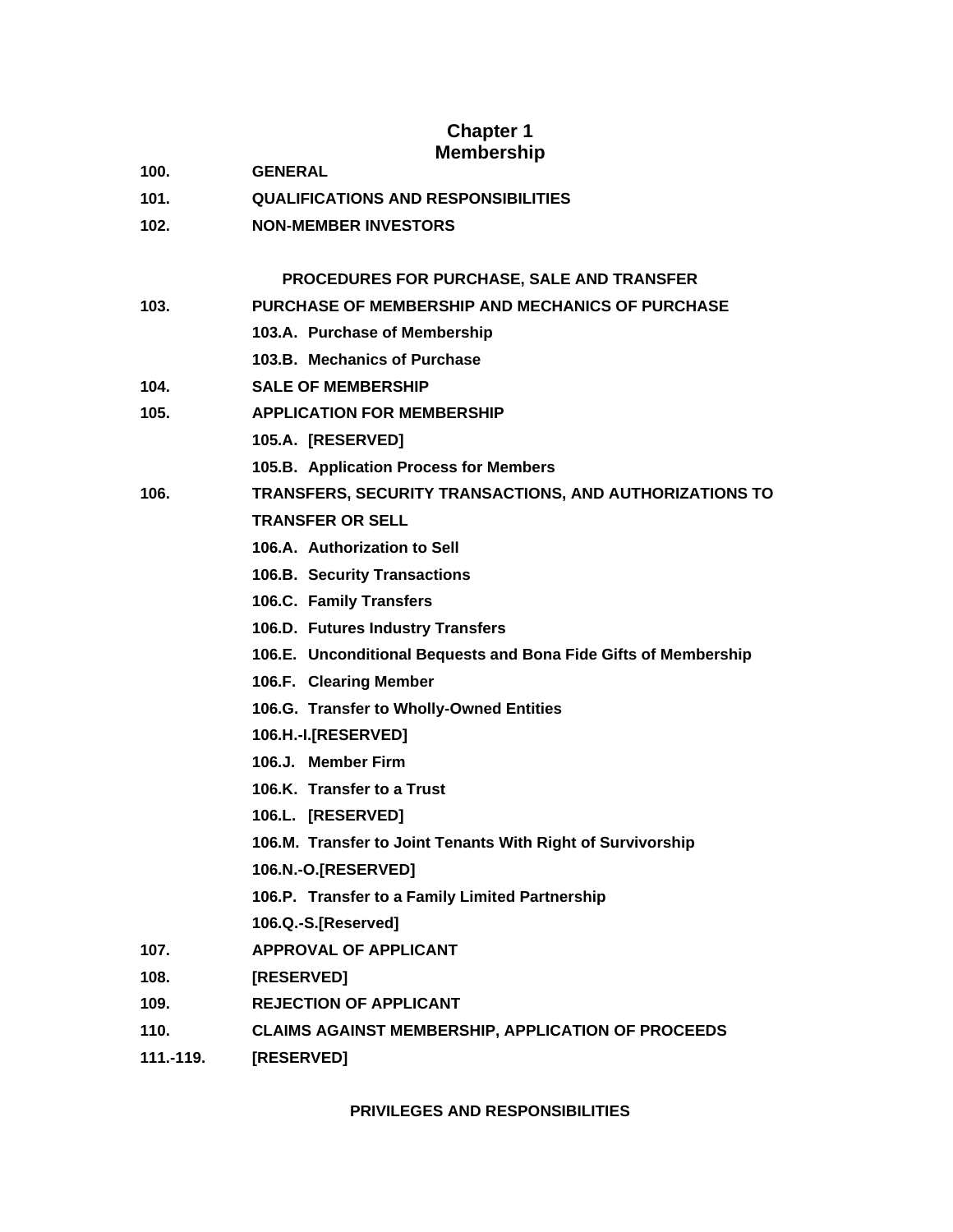- **120. MEMBERSHIP CATEGORIES**
- **121. MEMBERSHIP PRIVILEGES**
- **122. MEMBERSHIP DUES AND ASSESSMENTS PAYABLE**
- **123. COMPLIANCE WITH THE COMMODITY EXCHANGE ACT**
- **124. VIOLATIONS OF COMMODITY EXCHANGE ACT**
- **125.-126. [RESERVED]**
- **127. BROKING AND SOLICITATION PRIVILEGES**
- **128-129. [RESERVED]**
- **130. REQUIRED NOTICES BY MEMBER FIRMS AND SUSPENSION OF MEMBER FIRM PRIVILEGES**

# **INVOLUNTARY SALE**

- **131. EXPULSION FOR FRAUD OR DISHONESTY PRIOR TO ELECTION TO MEMBERSHIP**
- **132. SALE OF MEMBERSHIP AT DIRECTION OF REGULATORY AUTHORITY**
- **133. SALE OF MEMBERSHIP WHEN MEMBER DEFAULTS**
- **134.-194. [RESERVED]**
- **195. MARKET MAKER AND INCENTIVE PROGRAMS**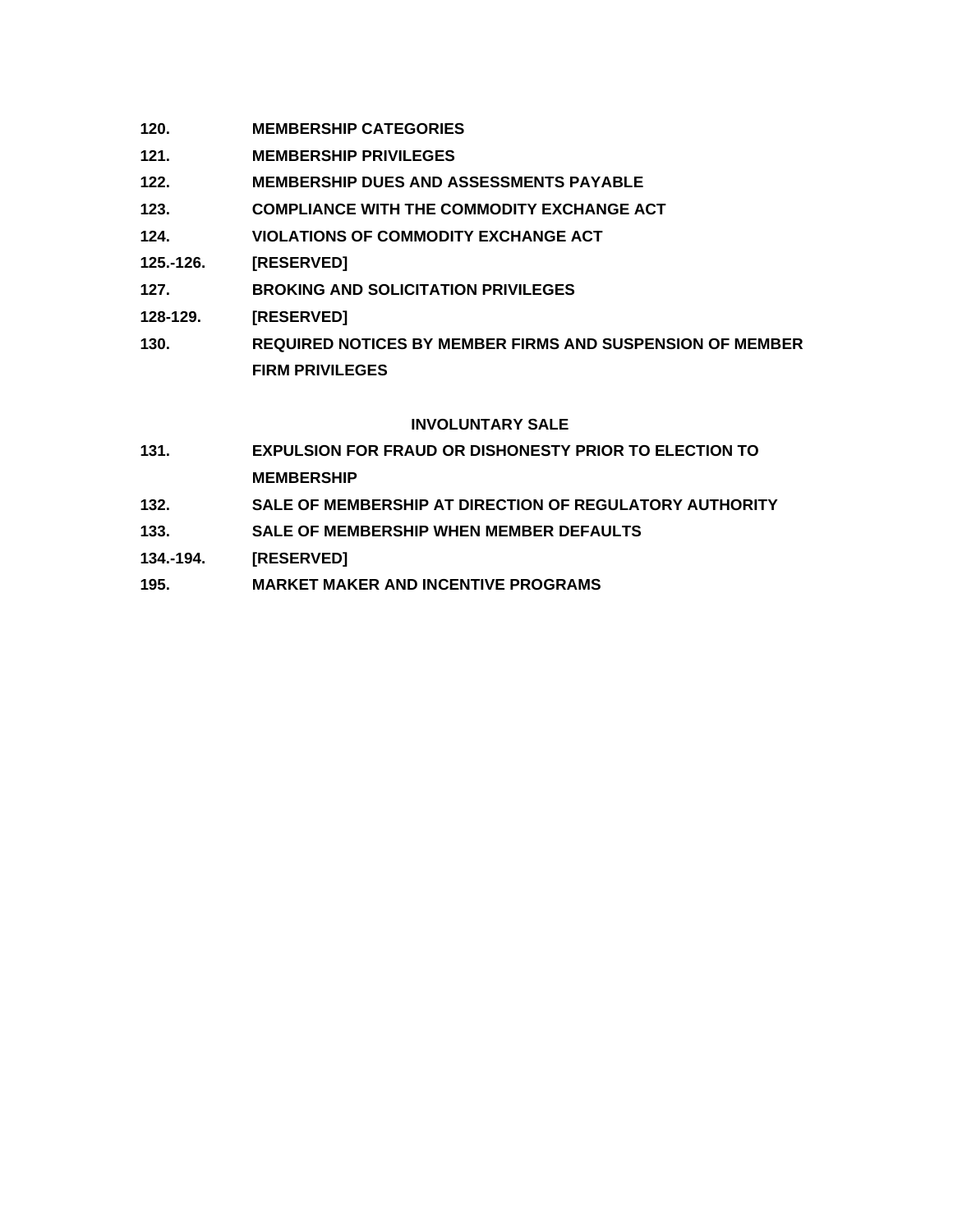# **Chapter 1 Membership**

## **100. GENERAL**

Membership with full privileges in the NYMEX Division shall be limited to 816; membership with full privileges in the COMEX Division shall be limited to 772; and COMEX Option Membership shall be limited to 238. Membership in the Exchange is a privilege subject to transfer only as authorized and on the conditions prescribed herein.

# **101. QUALIFICATIONS AND RESPONSIBILITIES**

Any adult of good moral character, reputation and business integrity, with adequate financial resources and credit to assume the responsibilities and privileges of membership, is eligible for membership in the Exchange. A determination as to whether an applicant for membership or an applicant for an incentive program satisfies the Exchange requirements shall be made by the Membership Committee or by staff in the applicable department. A person approved for membership and an individual or entity approved for an incentive program shall be subject to all Exchange Rules. Notwithstanding a transfer of membership, a person shall continue to be responsible for violations of Exchange Rules committed by him while he was a member and also agrees to have any disputes, which arose while he was a member and which relate to or arise out of any transaction upon the Exchange or membership in the Exchange, resolved in accordance with Exchange Rules.

# **102. NON-MEMBER INVESTORS**

A person may purchase a membership interest and be approved as a "Non-Member Investor" in the Exchange. The person shall file an Application to become a Non-Member Investor with the Memberships Department (the "Department"). A Non-Member Investor is presumed to know all the rules and regulations of the Exchange and agrees to abide by and be subject to them. In the event that multiple individuals own a membership, such individuals shall appoint a designated individual who shall have the authority to sell, lease, pledge or otherwise dispose of or encumber the membership. Further, in the event that a legal entity owns a membership, such entity must provide the Department with appropriate corporate, partnership or other legal documentation indicating who has authority to sell, lease, pledge or otherwise dispose of or encumber the membership and any other documentation requested by the Department.

# **PROCEDURES FOR PURCHASE, SALE AND TRANSFER**

# **103. PURCHASE OF MEMBERSHIP AND MECHANICS OF PURCHASE**

#### **103.A. Purchase of Membership**

The prospective purchaser of a membership shall sign and file with the Department a Bid to Purchase which shall be guaranteed by: a) a clearing member of the Exchange; or b) the deposit of a certified or cashier's check; or c) a wire transfer. The Bid to Purchase shall contain an agreement by the purchaser to take no recourse against the Exchange in the event his Application for Membership is rejected (except as provided in Section 8c of the Commodity Exchange Act).

#### **103.B. Mechanics of Purchase**

The Department shall post the lowest offer to sell and the highest bid to purchase each type of membership. The Department shall match bids and offers and, in the event of an agreement, shall promptly notify the purchaser and the seller. Within two business days of such notification, the purchaser shall deposit with the Department the following:

- a. A check, payable to the Exchange, for a transfer fee in an amount set by Exchange staff; and
- b. A wire transfer, or a certified or cashier's check, if not previously deposited, or a check or a wire transfer from a clearing firm, payable to the Exchange, in the amount of the purchase price.

# **104. SALE OF MEMBERSHIP**

A membership in the Exchange may only be sold as provided for in the Rules. When the owner or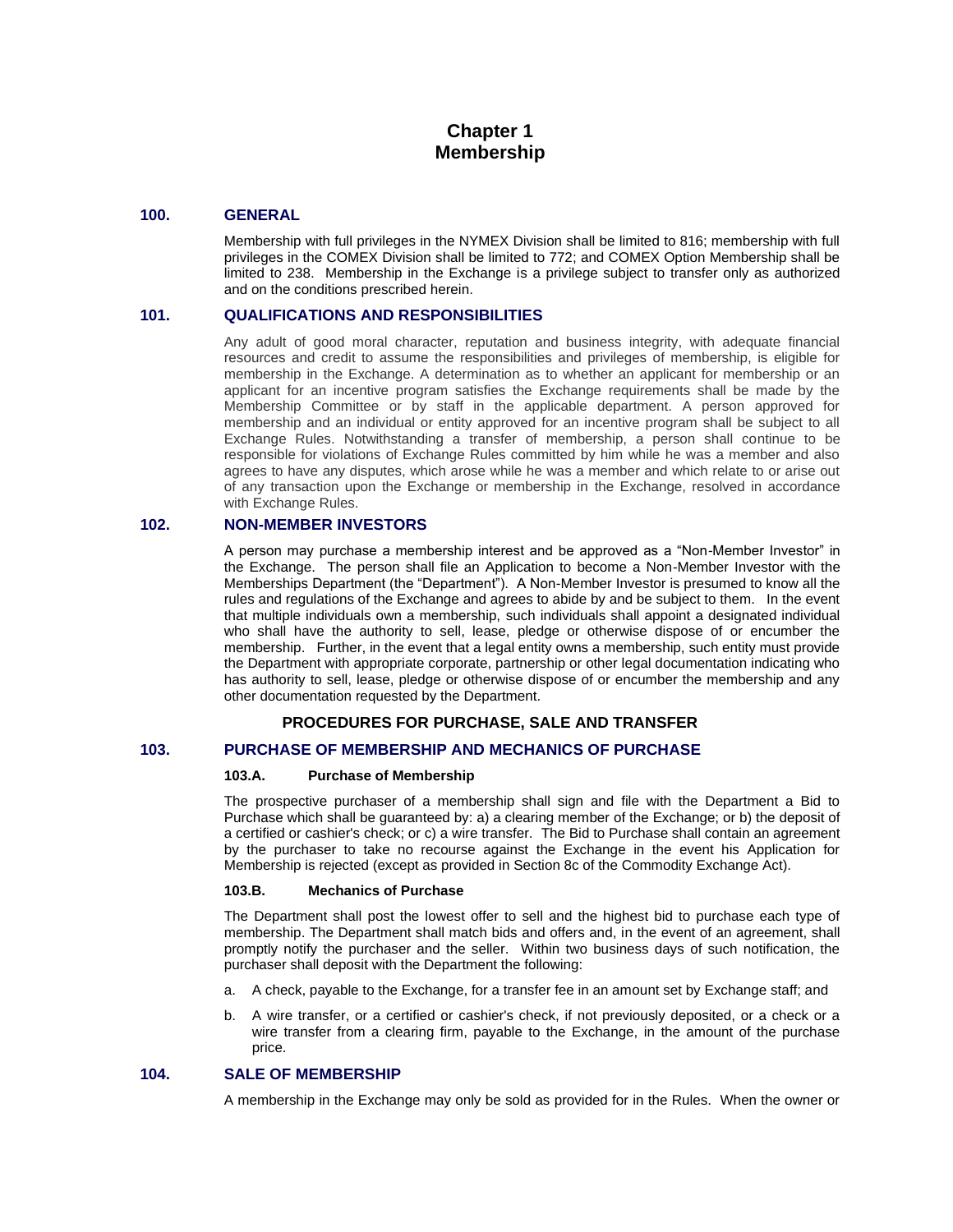the legal representative of an owner desires to sell a membership, he shall sign and file with the Department an Offer to Sell, which shall set forth the price at which he is offering his membership, and contain an agreement to the conditions of sale set forth in these rules.

Upon the sale of a membership, any and all membership privileges granted by these rules shall terminate.

### **105. APPLICATION FOR MEMBERSHIP**

**105.A. [Reserved]**

#### **105.B. Application Process for Members**

The applicant shall file an Application for Membership and the appropriate fee with the Department. The applicant shall agree to take no recourse against the Exchange in the event his application is rejected (except as provided in Section 8c of the Commodity Exchange Act), set forth all financial arrangements made in connection with the proposed purchase or transfer of the membership and agree to abide by the applicable rules and regulations of the Exchange and all amendments thereto.

The applicant may receive temporary membership privileges upon the filing of a complete Application unless the Department has reason to believe that the applicant is not qualified for membership. An applicant that receives temporary membership privileges shall be subject to all of the rules of the Exchange including the rules related to the approval and rejection of an applicant. Such temporary membership privileges will expire upon the earlier of: 1) sixty days after the temporary membership privileges are granted; 2) a rejection of the applicant's membership application by the Membership Committee; or 3) notification that the application for membership has been approved. An applicant who receives temporary membership privileges who is subsequently rejected for membership shall reimburse the Exchange for the difference between trading and clearing fees paid by reason of the temporary membership status and the fees that would have been paid on the same transactions at the rates that would have otherwise prevailed.

The Department shall notify the membership by posting for a period of 20 days of the name of the applicant, the seller or transferor and the purchase price. The notice shall request the submission to the Department of claims against the seller or transferor arising out of Exchange transactions or any other relationship regulated by the Exchange. During the posting period, the Department shall prepare a report on the qualifications of the applicant.

The Application of a member who obtains a membership may be approved by the Department before the expiration of the posting period, provided the member obtains an indemnification agreement in favor of the Exchange from a clearing member to cover Rule 110 claims up to the value of the membership at the time of purchase or transfer.

An applicant who has acquired a membership prior to approval for membership shall become a member upon such approval. An applicant approved for membership prior to acquiring a membership shall become a member if, within thirty calendar days after approval for membership, he procures a membership; otherwise his membership shall be deemed vacated and the Exchange shall retain the membership application processing fee. Extensions of the 30-day period in which the applicant must acquire a membership may be granted by the Department.

# **106. TRANSFERS, SECURITY TRANSACTIONS, AND AUTHORIZATIONS TO TRANSFER OR SELL**

Transfers of memberships may be made only in accordance with the following provisions. All of the applicable procedures and requirements for the sale and purchase of a membership as set forth in Chapter 1, including the provisions of Rule 110, shall apply to transfers made under this rule. A transfer, reinstatement or revocation of a transfer shall not be completed until all valid Rule 110 claims against a member are satisfied unless the clearing member firm qualifying such member as of the close of business on November 30, 2018, files a properly completed Indemnification Form.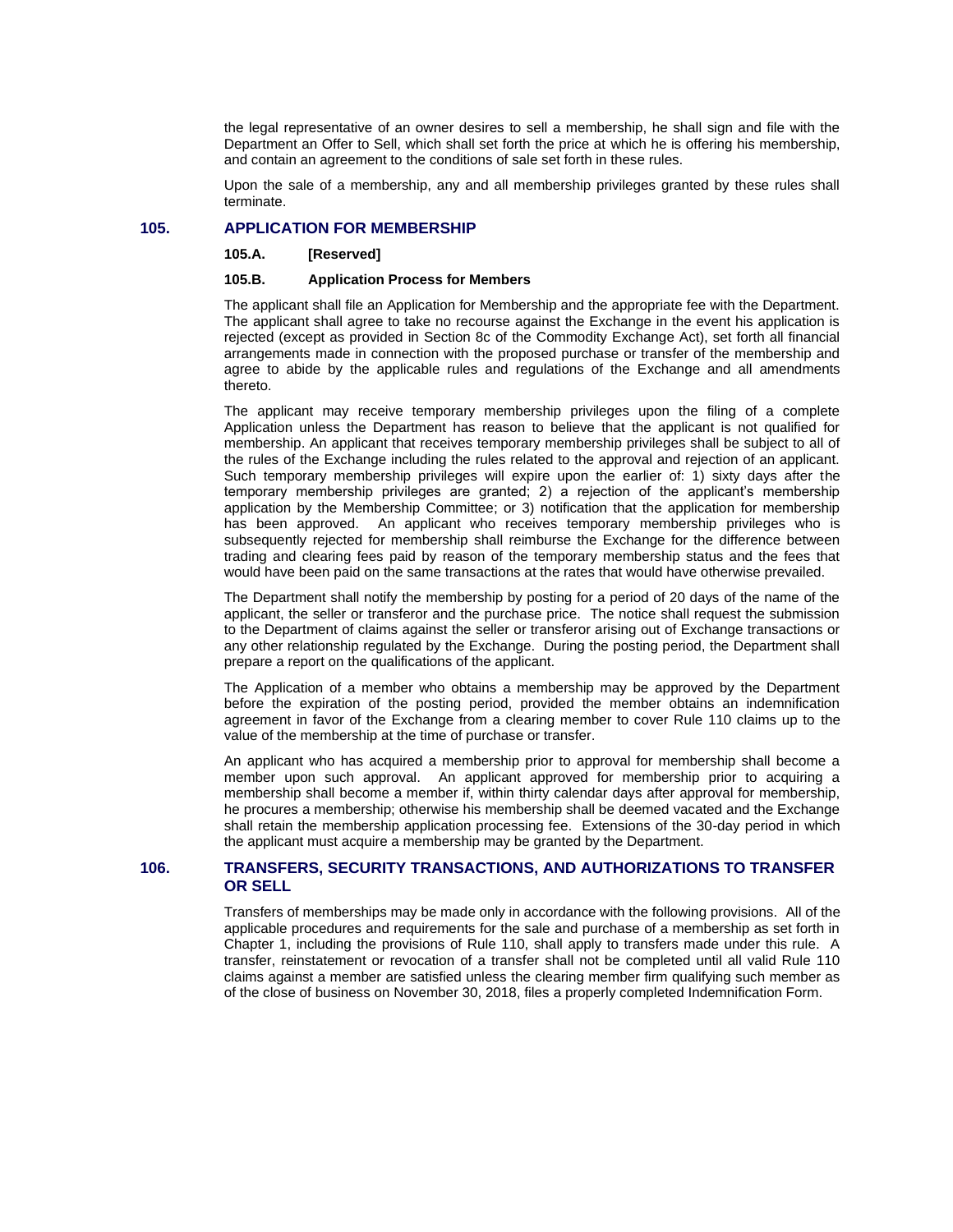### **106.A. Authorization to Sell**

An Authorization to Sell ("Authorization Agreement") is a grant of authority by a member or applicant for membership that may be used only for the purposes specified in Rule 106.B. Authorization Agreements shall be effective only if executed on the form supplied by the Exchange and filed with the Department. Authorization Agreements shall be irrevocable without the written consent of the grantee.

A member or applicant for membership who executes an Authorization Agreement relinquishes his power to direct the sale of his membership. A grantee shall have all powers of sale that otherwise would have been available to the grantor. The Exchange shall act at the grantee's direction as if the grantee was the member-owner.

Private agreements between the grantor and the grantee shall not be recognized by the Exchange and shall not affect the rights of the Exchange or its members. The grantee shall be entitled, in addition to any other rights he may have under Rule 110, to the residual proceeds after all Rule 110 claims have been satisfied up to the amount of the outstanding debt owed.

#### **106.B. Security Transactions**

A member, applicant for membership or a Non-Member Investor, may execute an Authorization Agreement, in favor of a clearing member, a financial institution or bank, or in favor of the member that financed the purchase of the membership in order to secure any outstanding debt connected with that financing.

A member, applicant for membership or a Non-Member Investor may execute an Authorization Agreement in favor of a member or clearing member to whom the member is indebted or may become indebted by reason of transactions upon the Exchange in order to secure such current or future debts.

#### **106.C. Family Transfers**

A member or Non-Member Investor may temporarily transfer his membership to a member of his immediate family who shall be subject to all Exchange rules and regulations. For purposes of this rule, immediate family members shall be limited to parents, siblings, children, grandchildren, grandparents, fathers-in-law, mothers-in-law, sons-in law, daughters-in-law and spouses.

Rule 106.C transfers shall be subject to the following terms and conditions:

- 1. The transferor may revoke the transfer upon written notice filed with the Department.
- 2. [Reserved]
- 3. The transfer shall be revoked and the membership shall revert to the transferor's estate or conservator upon official notice of the death or formally declared incompetence of the transferor. However, the legal representative of a deceased member's estate may transfer his membership pursuant to this Rule 106.C. during the pendency of probate.
- 4. [Reserved]
- 5. Upon approval for membership, the transferee shall be treated as a member for all purposes, except that the transferee shall have no authority to sell, transfer or assign the membership. The transferor shall be considered the member and an assignment of the membership for membership purposes pursuant to Rules 106.J. or 902 shall not be terminated by the transferee.
- 6. The transferor may sell the membership at any time in accordance with the provisions of Rule 104 or transfer the membership pursuant to Rule 106. The proceeds of the sale of the membership will be distributed to the transferor following the settlement of all claims pursuant to Rule 110.
- 7. The transferred membership may be sold in accordance with Rule 133, and the proceeds may be applied as provided in Rule 110, to satisfy financial obligations of the transferee to the Exchange, to another member or to a clearing member arising out of the transferee's use of the membership in the event that such financial obligations have not been otherwise satisfied.

#### **106.D. Futures Industry Transfers**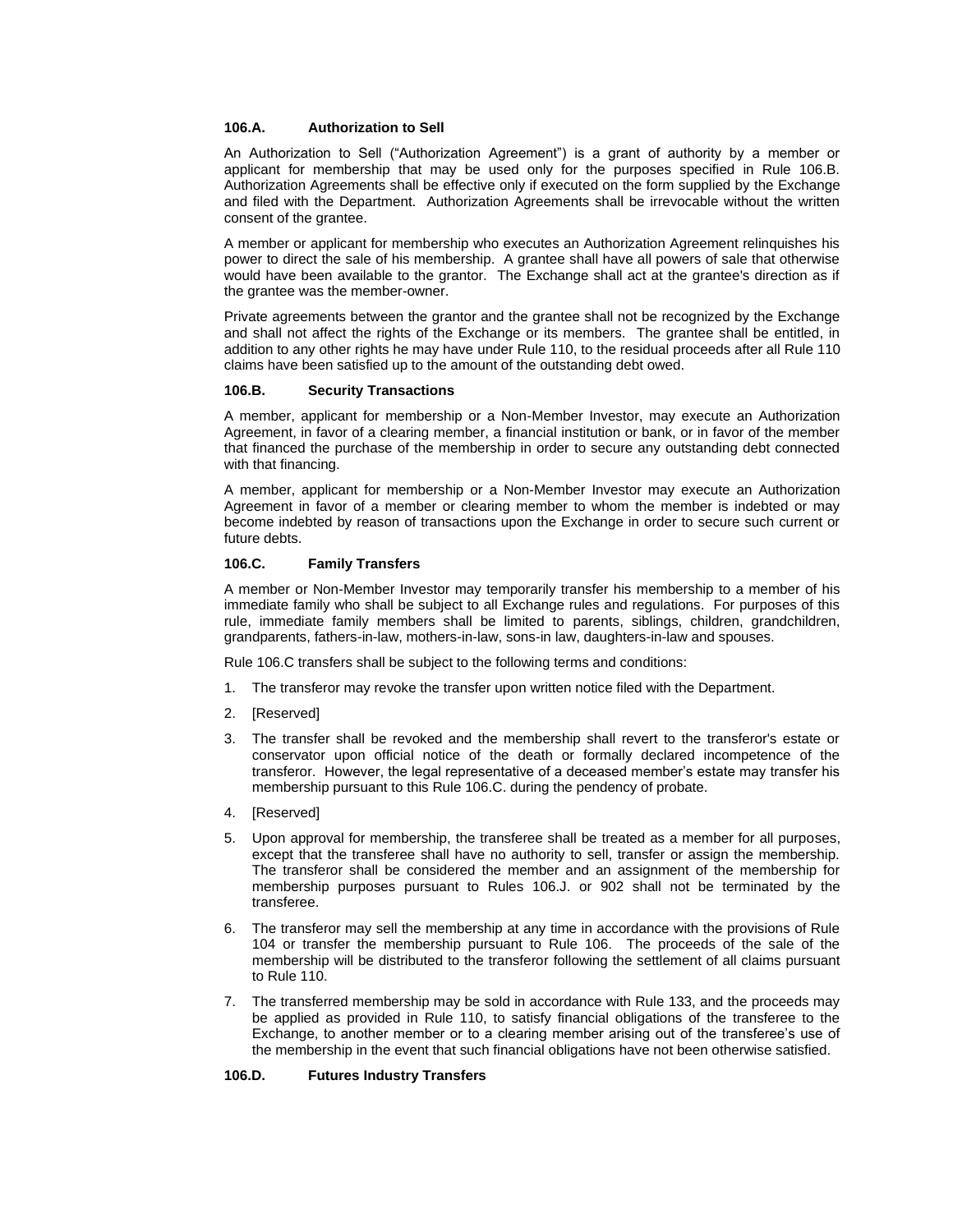A member or Non-Member Investor may temporarily transfer his membership to another member who shall be subject to all Exchange rules and regulations.

Transfers under this section shall be subject to the following terms and conditions:

- 1. The transferor may revoke the transfer upon written notice filed with the Department.
- 2. [Reserved]
- 3. The transfer shall be revoked and the membership shall revert to the transferor's estate or conservator upon official notice of the death or formally declared incompetence of the transferor. However, the legal representative of a deceased member's estate may transfer his membership pursuant to this Rule 106.D. during the pendency of probate.
- 4. [Reserved]
- 5. The transferor may sell the membership at any time in accordance with the provisions of Rule 104 or transfer the membership pursuant to Rule 106. The proceeds of the sale of the membership will be distributed to the transferor following the settlement of all claims pursuant to Rule 110.
- 6. The transferee's guarantor(s) shall have no right of indemnification against the transferor for any and all claims against the transferee which have been satisfied in accordance with the terms of the guarantee. The transferor shall neither be liable for nor shall the transferred membership be used to satisfy any and all claims against the transferee which have not been satisfied by the transferee and/or the transferee's guarantor(s). Transferees shall have continuing personal liability for any claims which accrued during the term of the transfer which were not satisfied by the transferee's guarantor(s); for the payment of disciplinary fines assessed against the transferee which were not otherwise satisfied; and for any other financial obligations to the Exchange and/or its members that were not otherwise satisfied.
- 7. The transferor may not assign the membership for membership purposes pursuant to Rules 106.J. or 902.
- 8. [Reserved]
- 9. Upon a transferor's expulsion from the Exchange, the transfer shall be revoked and the membership shall revert to the transferor who must sell the membership within 30 days.
- 10.-11. [Reserved]
- 12. A lessor shall notify the Exchange, in a manner designated by the Exchange, of the terms of a new lease agreement or any renewal of a lease agreement within two (2) business days of the negotiation of the lease agreement, or renewal thereof. A lessor's failure to comply with this Rule 106.D.12 may result in the issuance of a warning letter to the lessor. A lessor may then be subject to an automatic fine of \$500 and \$1000 respectively for a second and third violation of this rule within a rolling 12-month period from the issuance of the warning letter. Repeated violations of this rule may be referred to a disciplinary committee.
- 13. Unless otherwise previously agreed to by the transferor and the transferee, notice must be provided by the parties of their intention to continue a leasing arrangement at least ten (10) days prior to the expiration of the current lease term. If either party fails to provide such notice, it is assumed that the lease will not be renewed upon its expiration. Terms of the renewal, if any, will be subject to negotiation between the parties.
- 14. No Option Membership may be transferred pursuant to this Rule 106.D.

### **106.E. Unconditional Bequests and Bona Fide Gifts of Membership**

A member or Non-Member Investor may make a bona fide gift or bequest of membership. The bona fide gift may be made only to immediate family members as defined in Rule 106.C. Unless otherwise required by law, a letter affirming the gift or Letters of Office from the Probate Court and a letter from the decedent's personal representative allowing the transfer will be required as a precondition of transfer.

### **106.F. Clearing Member**

A membership may be owned by a clearing member, or a person or an entity having an acceptable proprietary interest in the clearing member. The membership may be transferred provided that: (1)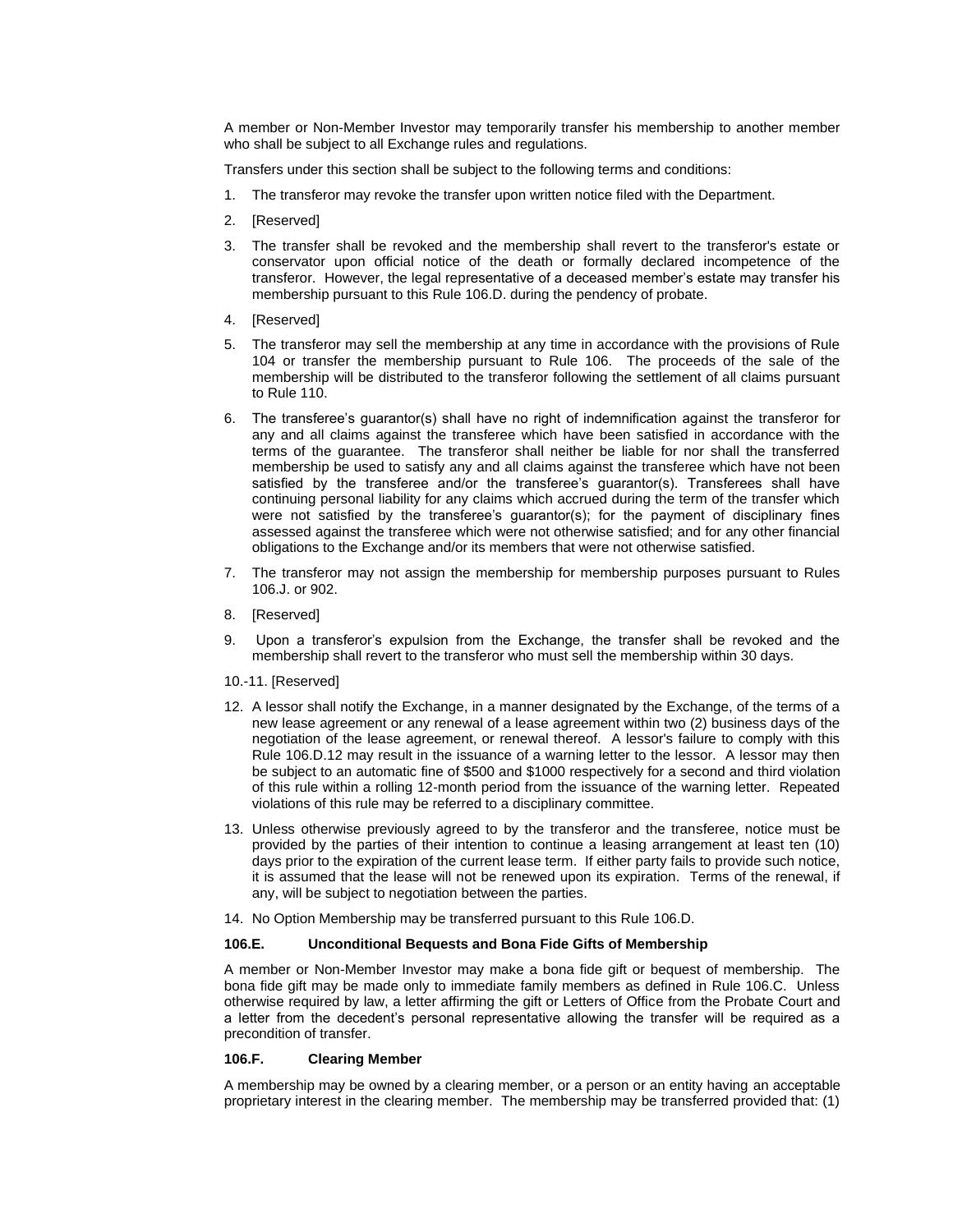the transfer is approved by Exchange staff; and (2) the transferee is approved pursuant to the rules of the Exchange.

#### **106.G. Transfer to Wholly-Owned Entities**

A membership may be transferred to an entity which is wholly-owned by the member or his immediate family members as that term is used in Rule 106.C. Transfers pursuant to this authorization shall be limited to transfers pursuant to Rules 106.C., D. or E.

A 106.G. transferee may assign the membership for membership purposes in accordance with Rules 106.J. and 902 except in circumstances where the transfer has been made pursuant to Rule 106.D.

# **106.H.-I. [Reserved]**

#### **106.J. Member Firm**

A firm may qualify as a:

- NYMEX Rule 106.J. member firm if two NYMEX Division memberships and 20,000 CME Group Class A Shares or if the equity member firm is a fund, pool or other collective investment vehicle, 30,000 shares, are assigned for the firm's membership privileges. A member firm may pay an Equity Member Subscription Rate as published in the NYMEX fee schedule in lieu of holding CME Group Class A Shares. The Equity Member Subscription Rate will be applied per member, per month, per Exchange. Member firms choosing to pay the Equity Member Subscription Rate must file an application with the Department. The Exchange will have discretion regarding applying the appropriate rate.
- COMEX Rule 106.J. member firm if two COMEX Division memberships are assigned for the firm's membership privileges.
- COMEX Rule 106.J. member firm (Options only) if two COMEX Option Division memberships are assigned for the firm's membership privileges.

A NYMEX Rule 106.J. member firm (excluding a fund, pool or other collective investment vehicle) shall at all times have assigned to it at least 30,000 CME Group Class A Shares if it is also either: (a) a CME clearing member with shares or CME Rule 106.J. equity member firm or (b) a CBOT clearing member with shares or a CBOT member firm that has a 20,000 share requirement. If the CBOT member firm has an 8,750 share requirement, the combined share requirement will be 28,750.

A NYMEX Rule 106.J. member firm that is a fund, pool or other collective investment vehicle shall at all times have assigned to it at least 45,000 CME Group Class A Shares if it is also either: (a) a CME clearing member with shares or CME Rule 106.J. equity member firm or (b) a CBOT clearing member with shares or CBOT Rule 106.J. equity member firm.

A NYMEX Rule 106.J. member firm shall at all times have assigned to it at least 40,000 CME Group Class A Shares if it is also both: (a) a CME clearing member with shares or CME Rule 106.J. equity member firm and (b) a CBOT clearing member with shares or a CBOT member firm that has a 20,000 share requirement. If the CBOT member firm has a 8,750 share requirement, the combined share requirement will be 38,750.

A NYMEX Rule 106.J. member firm that is a fund, pool or other collective investment vehicle pool shall at all times have assigned to it at least 60,000 CME Group Class A Shares if it is also both: (a) a CME clearing member with shares or CME Rule 106.J. equity member firm and (b) a CBOT clearing member with shares or CBOT Rule 106.J. equity member firm.

For NYMEX Rule 106.J. member firms, at least one membership and 50% of the CME Group Class A Shares required for membership pursuant to this Rule must be owned by the member firm, principals or employees of the member firm or persons, including a parent company, with an acceptable proprietary interest in the member firm, or if the member firm is a fund, pool or other collective investment vehicle, the investment manager of the fund, pool or other collective investment vehicle. One membership and 50% of the CME Group Class A Shares required for membership may be independently assigned.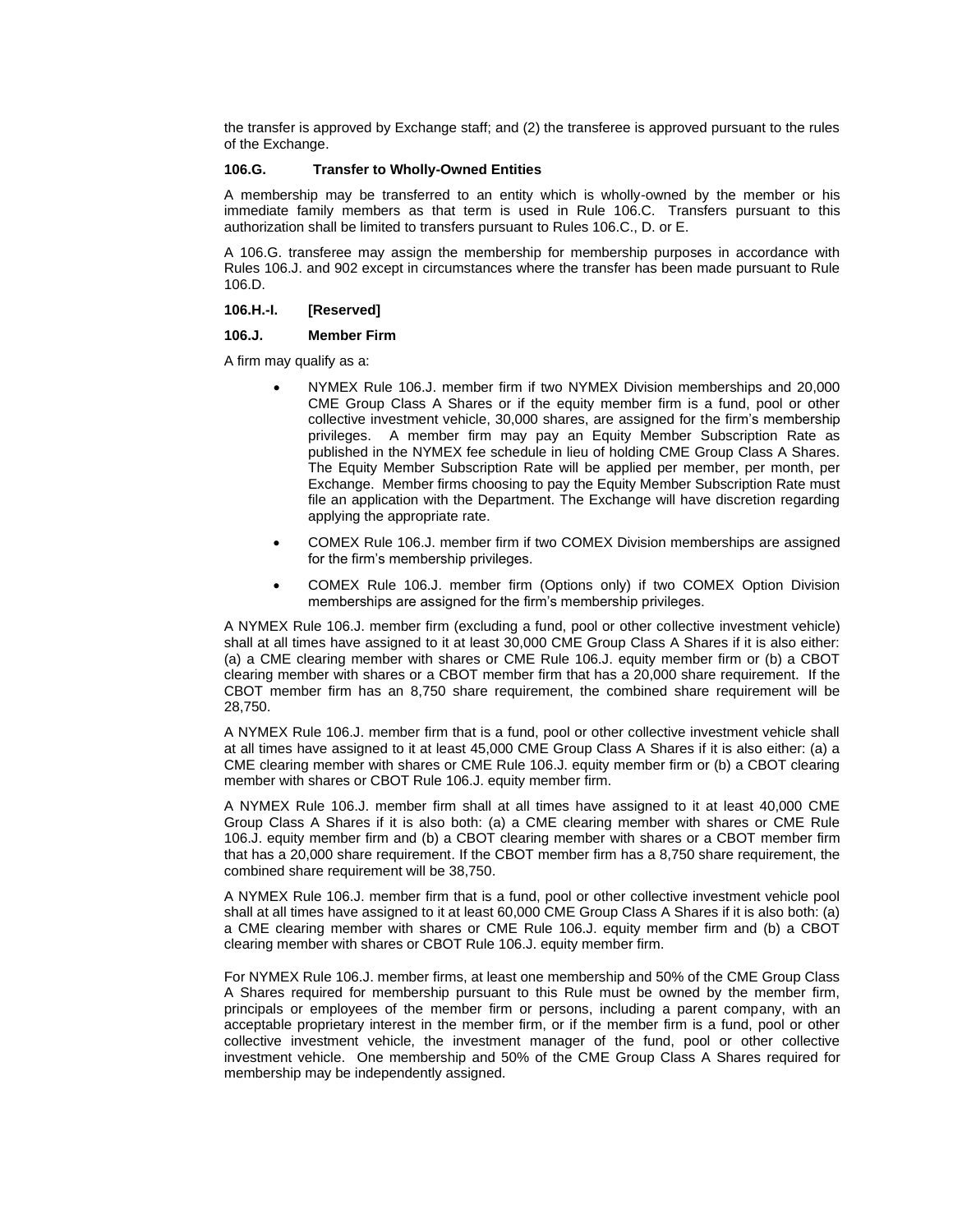A member firm may pay an Equity Member Subscription Rate as published in the NYMEX fee schedule in lieu of holding CME Group Class A Shares referenced above.

For COMEX Rule 106.J. member firms and COMEX Rule 106.J. member firms (Options only), at least one membership in each Division required for membership pursuant to this Rule must be owned by the member firm, principals or employees of the member firm or persons, including a parent company, with an acceptable proprietary interest in the member firm, or if the member firm is a fund, pool or other collective investment vehicle, the investment manager of the fund, pool or other collective investment vehicle. One membership in each Division required for membership may be independently assigned.

COMEX Option Memberships may be assigned solely for the purpose of trading those contracts which a COMEX Option Member is permitted to trade.

The memberships may be held in the name of the member firm, principals or employees of the member, or persons with an acceptable proprietary interest in the member firm. The owner of the membership may transfer the membership among such persons provided that: (1) the transfer is approved by Exchange staff; (2) the transferee is approved pursuant to the rules of the Exchange; and (3) the transfer is for the legitimate business purposes of the firm. The firm shall have the right, at any time, to withdraw the authority of the transferee to trade on the membership, but must withdraw such authority upon termination of his employment or other association with the firm. Notice of the withdrawal of the authority of the transferee to trade on the membership must be given to the Department. The member firm shall designate on a form provided by the Exchange a representative who shall be authorized to deal with the Exchange with respect to the membership transferred under this Section.

The proceeds of the sale of a membership which has been assigned in order to qualify a Rule 106.J. member firm shall be subject to Rule 110 claims against both the owner of the membership and the Rule 106.J. member firm.

A Rule 106.J. member firm membership may not be transferred pursuant to any other provision of Rule 106. The membership may not be assigned for membership purposes under Rule 902.

Rule 106.J. member firm benefits apply only to the firm's member firm trading and not to the trading of any affiliates, subsidiaries or customers. All positions of the member firm must be carried by a clearing member(s) in accounts separate from positions of affiliates, subsidiaries, customers and other entities.

A Rule 106.J. member firm may not hold itself out to the public as a clearing member.

Exchange staff may grant exemptions from the requirements of this Rule.

#### **106.K. Transfer to a Trust**

A member may transfer his membership to an Estate Planning Vehicle for which the member is the grantor. An Estate Planning Vehicle is a trust established primarily for the benefit of the grantor's family and friends and charitable beneficiaries. A membership properly held in an Estate Planning Vehicle may be transferred to one successor Estate Planning Vehicle for which the member is the grantor within one year of the member's death. The grantor (or the grantor's personal representative) and the trustee (and any successor) shall complete the trust transfer agreement and certification provided by Exchange staff. The grantor shall comply with any request to produce the Estate Planning Vehicle or information regarding the Estate Planning Vehicle made by Exchange staff.

If such a transfer is made by a bona fide gift or bequest, it shall also be subject to the requirements of Rule 106.E.

The grantor's liability to the Exchange under Rule 439 shall continue with respect to any claim arising out of an act or omission occurring prior to such transfer, and the membership will continue to be treated as the asset of the grantor for the purposes of Rule 439 and for otherwise meeting any obligations to the Exchange arising out of the grantor's use of the membership prior to the transfer to the trust, including fines imposed with respect to conduct occurring prior to the transfer.

A membership held pursuant to a transfer under this section may be assigned for membership privileges under Rules 106.J. or 902 or reinstated to the transferor pursuant to this section. The transfer shall be revoked and the membership shall revert to the transferor upon official notice to the Exchange that the trust has been revoked. The membership must be transferred out of the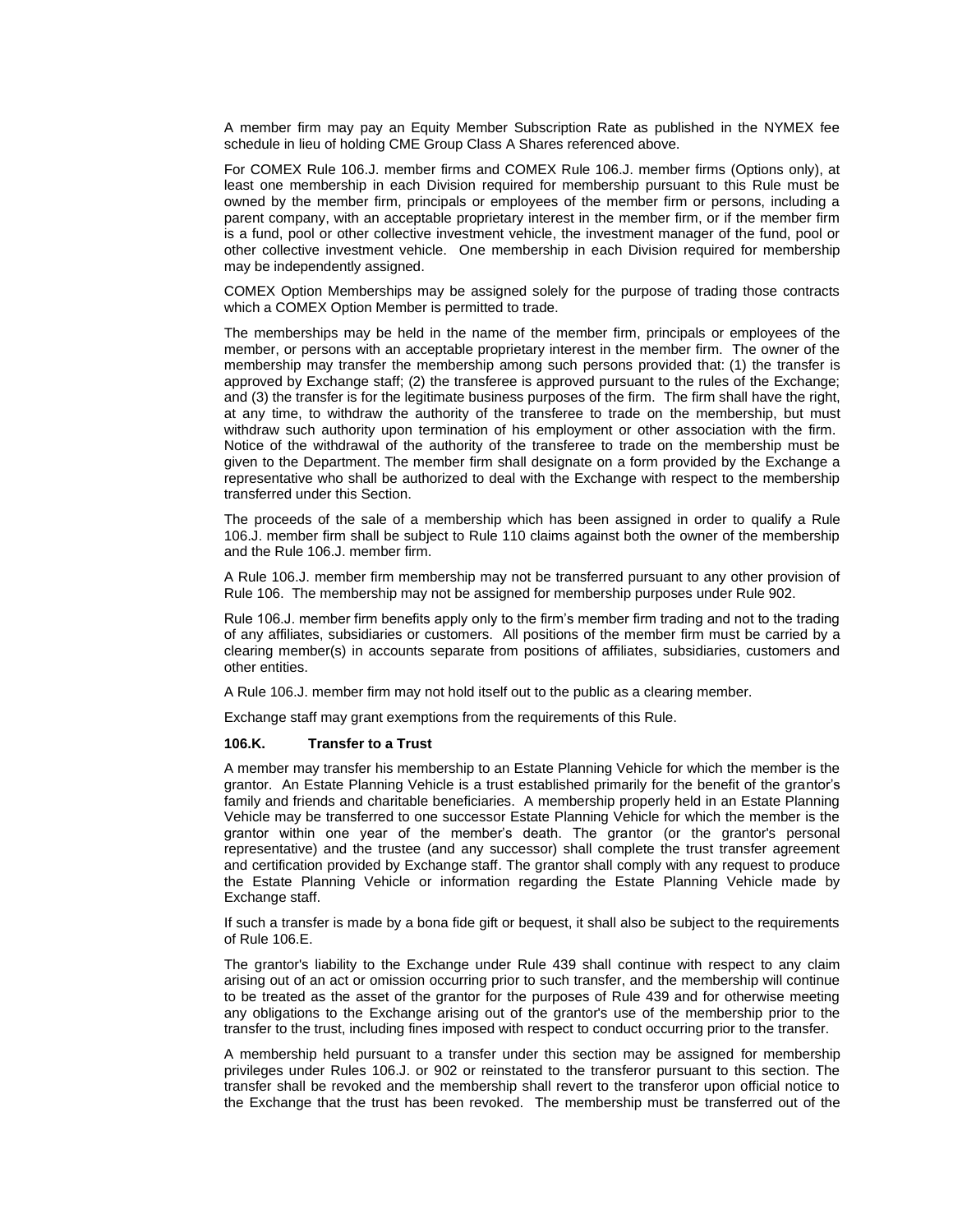trust within 90 days of the closing of the member's estate.

### **106.L. [Reserved]**

## **106.M. Transfer to Joint Tenants With Right of Survivorship**

A member may transfer his membership to himself and a member of his immediate family, as defined in Rule 106.C., as joint tenants with right of survivorship.

The joint tenants shall designate on a form provided by the Exchange which one of them shall be authorized to deal with the Exchange with respect to the membership transferred under this Section. The designee must qualify for membership by satisfying the requirements of Chapter 1 of these rules, and shall be treated as a member for all purposes. In the designation form, the joint tenants shall acknowledge that the designee shall have the exclusive right to transfer the membership or to execute an Authorization to Sell pursuant to Rule 106.A. and that the Exchange shall have no liability to the non-designee in the event of such transfer or execution or the mishandling of the membership by the designee. The joint tenants may at any time change such designation in writing signed by both of them, and each such change shall be deemed a transfer for the purposes of these rules. Upon such change in designation, the new designee must qualify for membership by satisfying the requirements of Chapter 1 of these rules.

Whether or not the transferor is the designee, the transferor's liability to the Exchange under Rule 439 shall continue with respect to any claim arising out of an act or omission occurring prior to a transfer under this rule, and the membership will continue to be treated as an asset of the transferor for the purposes of Rule 439 and for otherwise meeting any obligations to the Exchange arising out of the transferor's use of the membership prior to such transfer, including fines imposed with respect to conduct occurring prior to the transfer. Upon receipt of satisfactory proof of the death of a joint tenant, the Exchange will transfer the membership to the survivor.

Upon receipt by the Exchange of written notice signed by both joint tenants terminating joint ownership of the membership transferred under this section and instructing the Exchange to transfer the membership to one of the joint tenants as sole owner, the Exchange shall transfer such membership pursuant to such instructions.

A membership held pursuant to a transfer under this section may not be assigned for membership privileges under Rules 106.J. or 902.

#### **106.N.-106.O. [Reserved]**

#### **106.P. Transfer to a Family Limited Partnership**

A member may transfer his membership to a Family Limited Partnership ("FLP") with respect to which all partners are members of the member's family who would be eligible for a family transfer from the member pursuant to Rule 106.C. The limited partnership agreement or other document(s) governing the FLP shall at all times prohibit transfers of an interest in the FLP to any person who is not eligible pursuant to Rule 106.C and shall state that (1) the FLP's interest in the membership shall at all times be subject to all of the rules of the Exchange, as may be amended, including, but not limited to, Rule 110 and, if the membership is assigned to a member firm for membership purposes, Rules 106.J. and 902; (2) management of the FLP shall be vested exclusively in a managing general partner, who must qualify for membership by satisfying the requirements of Chapter 1 of these rules; and (3) the Exchange shall have no liability to the partners for any loss, damage, or expense resulting from any acts or omissions by the managing general partner or any person acting by or through the authority of a general partner. The transferor and the managing general partner (and any successor) shall each provide in the form provided by the Exchange a certification that the FLP acquires the membership subject to all of the rules of the Exchange and that the FLP is in compliance with the requirements of this Rule. The FLP also may transfer the membership back to the transferor.

If the transfer of a membership to the FLP is made by a bona fide gift or bequest, it shall also be subject to the requirements of Rule 106.E.

Transfer of a membership pursuant to this rule shall not relieve the transferor of any liability to the Exchange under Rule 439 with respect to any claim arising out of an act or omission occurring prior to such transfer, and the membership will continue to be treated as the asset of the transferor for the purposes of Rule 439 and for otherwise meeting any obligations to the Exchange arising out of the transferor's use of the membership prior to the transfer to the FLP, including fines imposed with respect to conduct occurring prior to the transfer. A membership held pursuant to a transfer under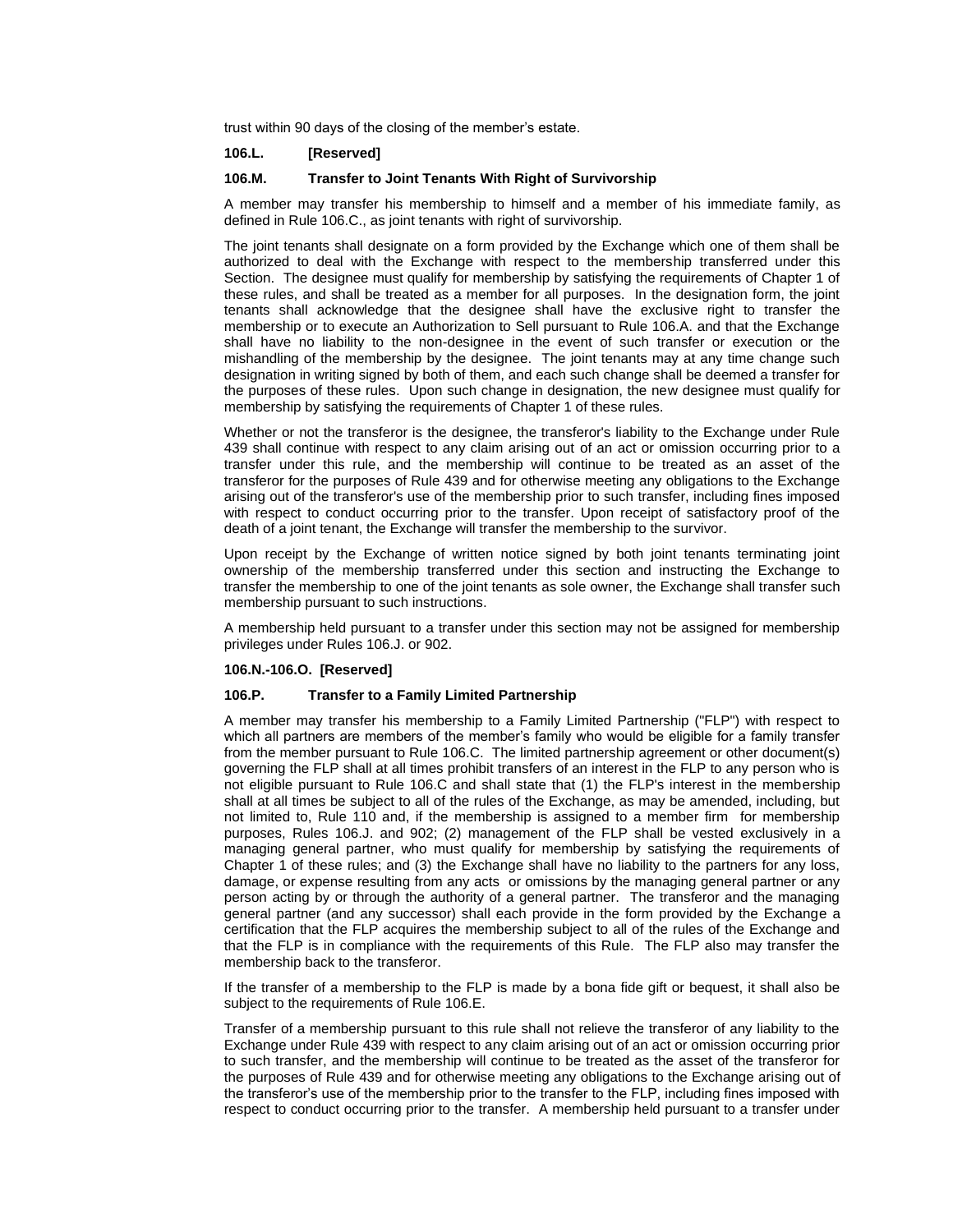this section may be assigned for membership purposes under Rules 106.J. and 902.

**106.Q.-106.S. [Reserved]**

### **107. APPROVAL OF APPLICANT**

Department staff shall review and approve applicants for membership on the Exchange. Such approval shall be based upon admission criteria established by the Membership Committee. The Membership Committee shall review applicants for membership not meeting the staff-administered admission criteria.

Department staff shall inquire into and be satisfied with respect to the reputation and financial responsibility of the applicant and the details of the financial arrangements made in connection with the purchase or transfer of the membership. After review of all of the information, a decision shall be made as to whether the applicant is qualified for membership.

An applicant not approved for membership by Department staff shall be referred to a panel of the Membership Committee. A panel of the Membership Committee shall consist of two members and a chairman, who shall have a vote. A unanimous vote of the panel is required for approval of the applicant.

An applicant approved for membership either by Department staff or the Membership Committee, as applicable, shall assume the responsibilities and privileges of membership once a membership is obtained.

# **108. [RESERVED]**

# **109. REJECTION OF APPLICANT**

If an applicant is rejected by the Membership Committee panel, the applicant may appeal the decision to the full Membership Committee. The Membership Committee shall decide, by majority vote, whether the applicant is qualified for membership. The decision of the Membership Committee shall be final. An applicant rejected by the Membership Committee may be reconsidered for membership if new or additional information is subsequently brought to the attention of the Membership Committee. If an applicant is rejected for membership or if for any reason his application is withdrawn, the Exchange shall retain the processing fee and the applicant shall assume all risk of gain or loss from the resale of any membership purchased by him prior thereto.

If the applicant executed and filed an Authorization to Sell pursuant to Rule 106.A. with the Department in connection with the financing of the purchase of a membership, then the proceeds of any sale of such membership shall be paid to the grantee, up to the amount of the debt, including interest.

### **110. CLAIMS AGAINST MEMBERSHIP, APPLICATION OF PROCEEDS**

For the purposes of this rule "sale" shall include a sale made pursuant to Rule 104 or a transfer made in accordance with the provisions of Rule 106; "seller" shall include owners of a membership and firms that have membership privileges pursuant to Rules 106. F., G. or J.; and "claim" shall be limited to claims involving incidents that occurred prior to the sale of the membership and which arose in connection with Transactions on the Exchange or membership in the Exchange. For purposes of this Rule, "Transactions on the Exchange" shall include, but are not limited to, transactions receiving preferential clearing fees as a result of the membership, regardless of the party entitled to receipt of such preferential fees. Claims resulting from conduct subsequent to the sale of a membership may not be asserted against that membership or its proceeds. All claims against the membership or proceeds resulting from the sale of the membership shall be submitted in writing to the Department within 20 days of the posting of notice of the sale of said membership. At the conclusion of the 20-day claim filing period, authorized Exchange staff shall conduct an investigation of all claims properly filed against the membership sale or its proceeds. This investigation shall be completed within 20 days unless the investigation cannot be resolved within that period.

The total proceeds of the sale, or in the case of a transfer, the value at the mid-point of the bid-offer spread as of the date of the transfer, of the membership shall be applied to the following purposes and in the following order of priority:

a. Payment of all 1) debts owed to the Clearing House, if the membership transferred was assigned to the Clearing House pursuant to Rule 902; and 2) dues, fines, contributions,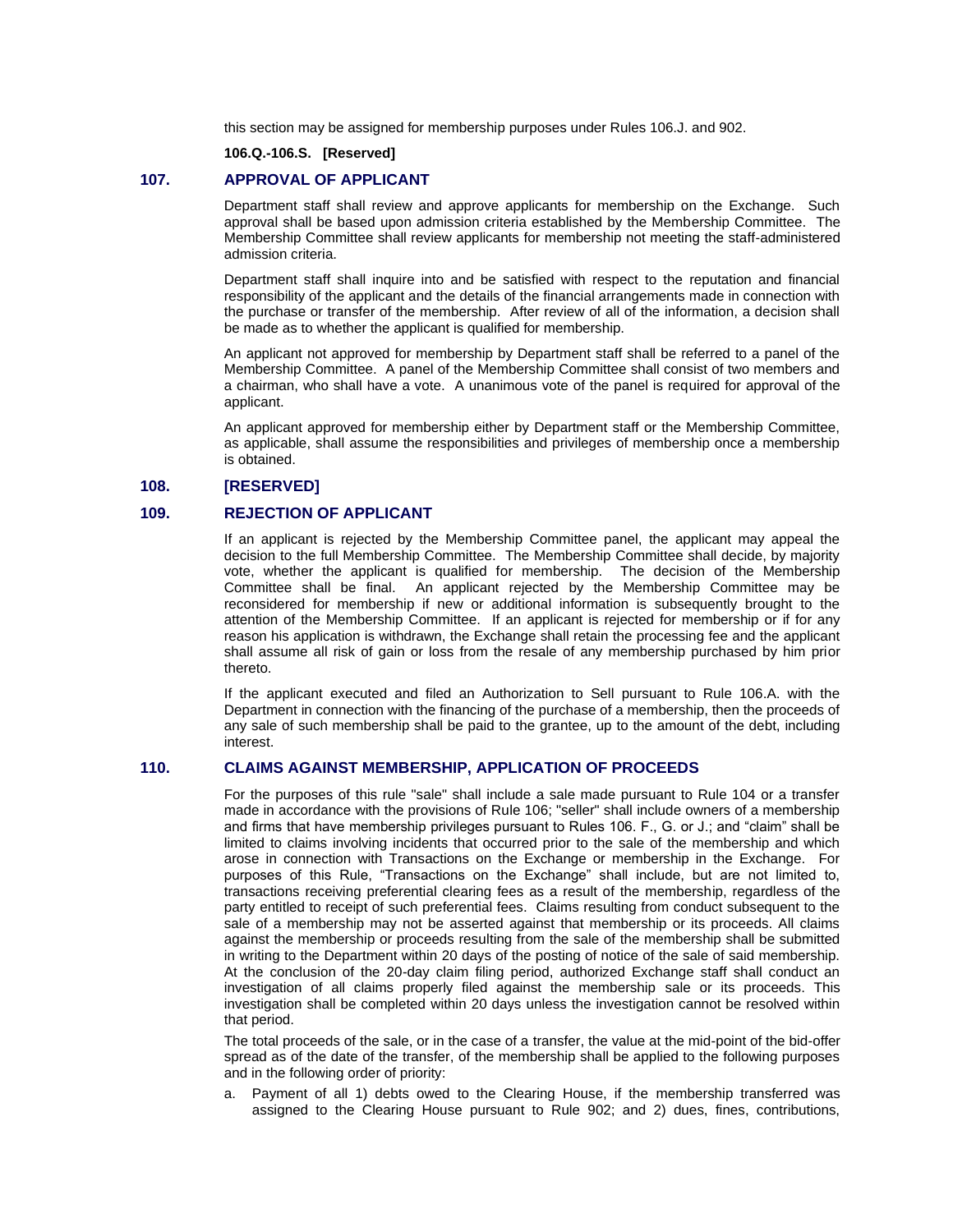charges and other indebtedness owed to the Exchange;

- b. Payment of any indebtedness to the clearing member who last qualified the selling member prior to the sale arising out of: (i) a pledge of such membership as collateral security on such indebtedness, or (ii) a deficit which authorized Exchange staff determines to have arisen directly out of Transactions on the Exchange;
- c. Payment of amounts due to other clearing members on claims filed which authorized Exchange staff determines to have arisen directly out of Transactions on the Exchange;
- d. Payment of amounts due to members and member firms on claims filed which authorized Exchange staff determines to have arisen directly out of Transactions on the Exchange; and
- e. Payment of amounts due to public customers of the seller or public customers of any party receiving preferential clearing fees as a result of the membership based on claims filed by such customers or based on reports of the Market Regulation Department, which claims are determined by authorized Exchange staff to be based upon misappropriation of customer funds, improperly executed transactions, unpaid credit balances, or other similar matters, directly related to Transactions on the Exchange.

No other claims against the proceeds of the sale of a membership shall be recognized and administered by the Exchange except where the seller gives the Exchange permission to use the proceeds to pay an outstanding tax lien, but the creditors of the seller of a membership not falling in the foregoing categories may pursue other legal means of securing payment of their obligations.

Authorized Exchange staff shall make a final determination of all claims filed in time or reported by the Market Regulation Department and the Department against the proceeds of the sale of a membership.

Except as provided in Rule 913 or where Exchange staff is aware of an outstanding tax lien, Exchange staff shall make a distribution of such proceeds within 40 days after receiving notification and confirmation of the sale of the membership, unless claims to the proceeds are not resolved within that period. If, however, at such time an Exchange disciplinary proceeding is pending against the seller or any party receiving preferential clearing fees as a result of the membership, or, based upon a pending investigation, is highly probable, or if a legal proceeding, in respect to which the indemnification provisions of Rule 439 would operate, is pending, has been announced or is highly probable, then the Exchange staff shall retain so much of the proceeds as determined by staff in order to satisfy such obligations until such time as the pending matter is concluded. Distribution of proceeds shall be made by the payment of claims in the categories listed in this rule to the extent the proceeds from the sale are sufficient to meet those obligations. If the proceeds of the sale of a membership are insufficient to pay all amounts determined to be due under the categories listed in this rule, the proceeds shall be applied to pay the full amounts determined to be due under subparagraphs a, b, c, d and e in the priority named. If the proceeds are insufficient to pay the amounts determined to be due under any priority, the claims due under that priority shall be paid pro rata, and the remaining priorities shall be left unpaid. In determining the amount of any claim, the Exchange staff shall first deduct the fair cash value of any collateral held by that claimant. Creditors of the seller of a membership whose obligations are not fully satisfied pursuant to this paragraph may pursue other legal means of securing payment of their obligations.

The surplus, if any, shall be paid to the person whose membership was sold or his legal representative or a 106.A.-B. grantee, as applicable, upon the execution of a satisfactory release. The Exchange staff's determination and allowance of claims hereunder shall be final. The death, incompetence, expulsion, suspension, insolvency or bankruptcy of a member shall not affect the rights of claimants under this rule.

# **111.— 119. [RESERVED]**

### **PRIVILEGES AND RESPONSIBILITIES**

## **120. MEMBERSHIP CATEGORIES**

There are three categories of membership: NYMEX Division, COMEX Division and COMEX Option Membership. NYMEX Division membership privileges extend to all NYMEX products and to any COMEX products for which cross-divisional trading privileges have been granted by the Board; COMEX Division membership privileges extend to all COMEX products and to any NYMEX products for which cross-divisional trading privileges have been granted by the Board; and COMEX Option Membership privileges are limited to products assigned to COMEX Option Members by the Board. A member who trades products on Globex in which he does not have membership privileges is not entitled to member's rates for such trades.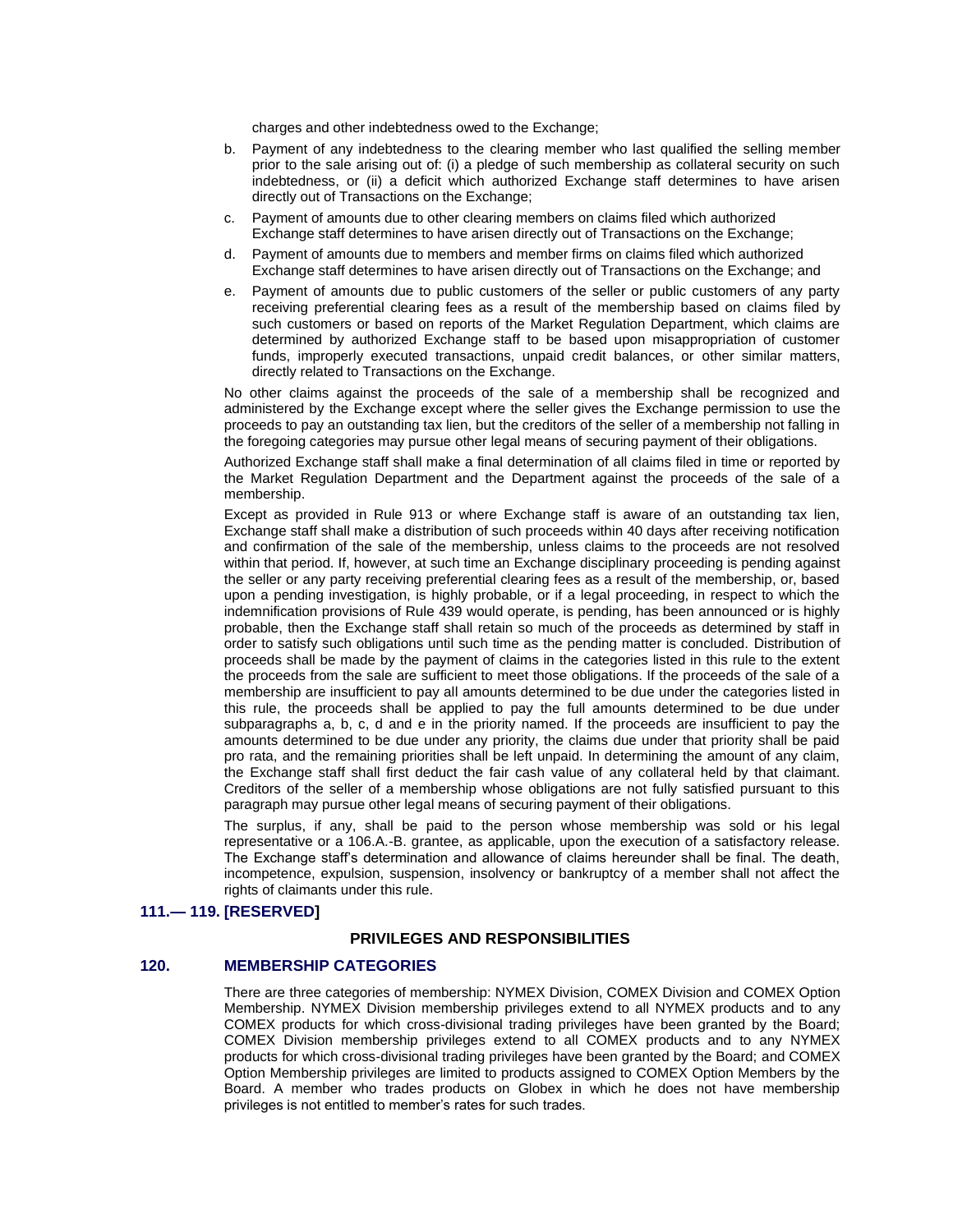# **121. MEMBERSHIP PRIVILEGES**

Membership in the Exchange entitles the member to certain privileges including the right to receive member or lessee fee rates in accordance with Exchange requirements.

# **122. MEMBERSHIP DUES AND ASSESSMENTS PAYABLE**

Dues and other amounts owed to the Exchange are payable upon receipt of the invoice. Members in arrears 60 days after the invoice date may forfeit all membership privileges, including reduced clearing and trading fees, including Globex fees. Exchange staff shall use reasonable efforts to notify the member before any privileges are forfeited.

# **123. COMPLIANCE WITH THE COMMODITY EXCHANGE ACT**

All members of the Exchange shall comply with the provisions of the Commodity Exchange Act and the rules and regulations duly issued pursuant thereto by the CFTC, including the filing of reports, maintenance of books and records, and permitting inspection and visitation by duly authorized representatives of the CFTC.

# **124. VIOLATIONS OF COMMODITY EXCHANGE ACT**

Within a reasonable time following the receipt of final notice under Section 6(c) of the Commodity Exchange Act from the CFTC that any person has been found guilty of violating the provisions of the Commodity Exchange Act, Exchange staff shall take the necessary action to effectuate the order of the CFTC, as applicable, and shall report such action to the Board.

# **125.-126. [RESERVED]**

# **127. BROKING AND SOLICITATION PRIVILEGES**

In order to broker or solicit customer business, a member must have proper CFTC registration. All broking and solicitations must take place from the premises of an entity registered to conduct customer business and be on behalf of the entity or one of its properly registered affiliates and such entity or affiliate must be an NFA member if required by NFA rules.

# **128-129. [RESERVED]**

# **130. REQUIRED NOTICES BY MEMBER FIRMS AND SUSPENSION OF MEMBER FIRM PRIVILEGES**

Rule 106.J. member firms shall notify the Financial and Regulatory Surveillance Department prior to any proposed merger, acquisition, consolidation, combination, sale, or any other change of ownership involving the Rule 106.J. firm.

Rule 106.J. member firms shall notify the Financial and Regulatory Surveillance Department in a timely manner of any material change in key personnel who are responsible to act on behalf of the member firm.

If any Rule 106.J. firm:

- has notified the Exchange or the Exchange otherwise becomes aware of a significant event as defined in Rule 442; or
- that is an FCM fails to meet CFTC minimum financial requirements in the opinion of the Financial and Regulatory Surveillance Department; or
- neglects to promptly furnish a statement upon request

the membership privileges of the Rule 106.J. firm may be suspended, subject to the procedures set forth in Rule 974.B.

# **INVOLUNTARY SALE**

# **131. EXPULSION FOR FRAUD OR DISHONESTY PRIOR TO ELECTION TO MEMBERSHIP**

A member or a firm with membership privileges who is found guilty of fraud or dishonest conduct by any court, commodity or securities exchange or related clearing organization, the Securities and Exchange Commission, the Commodity Futures Trading Commission or the securities commission or equivalent authority of any state, territory, the District of Columbia or foreign country, the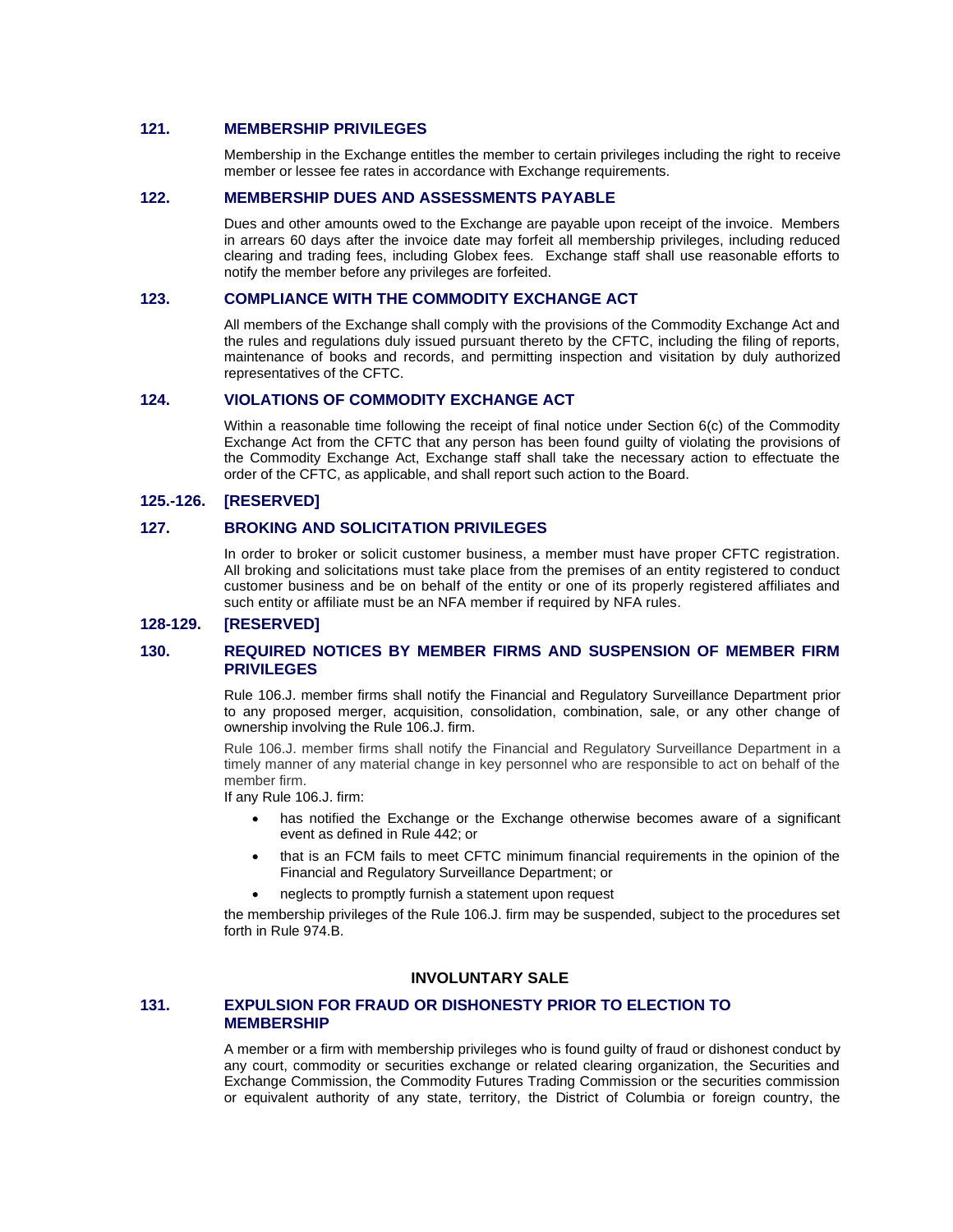National Futures Association, the Financial Industry Regulatory Authority, or any self-regulatory or regulatory organization prior to becoming a member and of failing to make full disclosure thereof in his or its application for membership, or who is found guilty of having made a false statement of a material fact in or in connection with his or its application, may be expelled from membership in the Exchange by a Panel of the Business Conduct Committee.

# **132. SALE OF MEMBERSHIP AT DIRECTION OF REGULATORY AUTHORITY**

If the Exchange is apprised by a regulatory authority with jurisdiction over the owner of a membership that said membership was obtained unlawfully based on the laws of the jurisdiction in which the owner of a membership is located or where the regulatory authority directs that the owner of the membership relinquish ownership, the Chief Executive Officer may order the membership to be sold and the proceeds applied as provided in Rule 110. If, within 30 days of such order of sale, the owner voluntarily sells the membership, the ordered sale of the membership shall be cancelled. If the membership is not sold by the owner within 30 days of the order, then the membership involved shall be sold by the Exchange to the highest bid on file with the Department for such membership upon the opening of the seat sale market on the sixth business day after expiration of the 30-day period.

# **133. SALE OF MEMBERSHIP WHEN MEMBER DEFAULTS**

If Exchange staff determines that a member or a firm that has membership privileges is in default upon any financial obligation due to the Exchange or any financial obligation to another member or to a clearing member in connection with transactions on the Exchange, the Chief Executive Officer may order the membership of the defaulting member or firm sold and the proceeds applied as provided in Rule 110. If, within 30 days of such order of sale, the defaulting member or firm satisfies the indebtedness and provides proof of such satisfaction to staff, the ordered sale of the membership shall be cancelled. If full payment is not made within the 30-day period, then the membership involved shall be sold by the Exchange to the highest bid on file with the Department for such membership upon the opening of the seat sale market on the sixth business day after expiration of the 30-day period. If the proceeds from the sale are less than the indebtedness of the defaulting member or firm, such debtor shall remain liable to the Exchange or its members or clearing members for the deficit.

# **134.-194. [RESERVED]**

# **MARKET MAKING AND INCENTIVE PROGRAMS**

# **195. MARKET MAKER AND INCENTIVE PROGRAMS**

The Exchange may approve the implementation of market maker or incentive programs (each individually a "Program" or collectively, "Programs") from time to time or modifications to existing Programs. The terms and conditions of each individual Program will be set forth in separate regulatory filings submitted to the Commodity Futures Trading Commission ("CFTC" or "Commission"). This Rule 195 contains terms and conditions that are generally applicable to the Exchange's administration of the Programs.

Any person, entity, or firm that is accepted as a participant in any of the Exchange's Programs shall be subject to Exchange Rules as one of the Program terms and conditions (each such person, entity, or firm a "Participant").

### **195.A. Restriction on Non-Public Knowledge**

With the exception of allowable privately negotiated transactions and orders executed in accordance with Rule 539.C., an individual responsible for performing the duties of a market maker in which the Participant would be required to maintain two-sided markets in products designated by the Exchange, may not accept, hold or in any manner have possession or non-public knowledge of orders for any other person, including knowledge of customer orders, in the same or a related market. All contract months in the product and any related futures or options contracts, in addition to any corresponding mini-sized futures or options contracts shall be considered to be the same or a related market for purposes of this Rule.

### **195.B. Program Terms and Conditions**

1. Authority.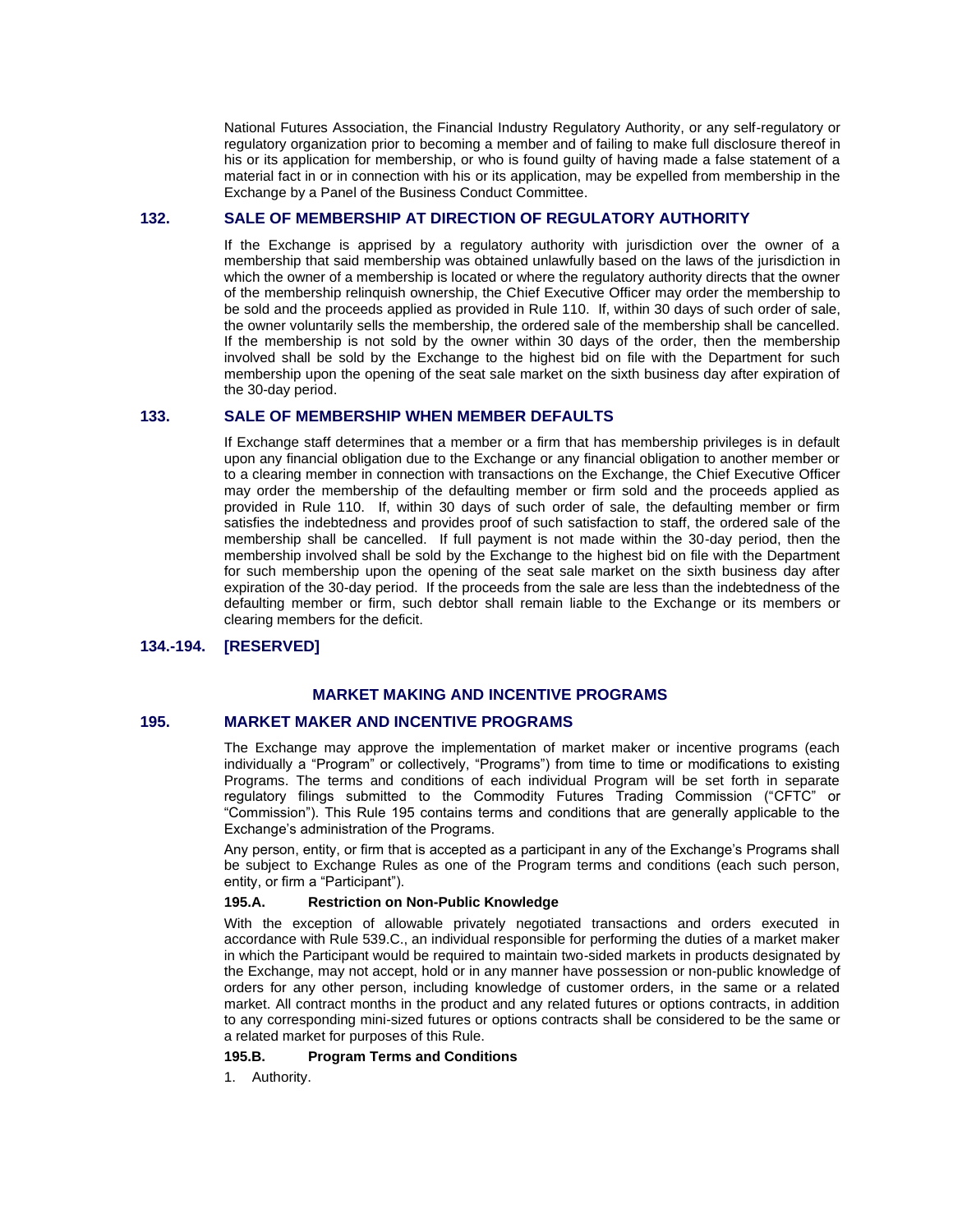The Exchange shall have the sole authority to determine the qualifications, eligibility, product scope, start and end date, requirements, restrictions, obligations, and incentives of each Program ("Program Terms") and whether an applicant or current Participant meets or has met the Program Terms. The Exchange reserves the right in its sole discretion to apply and interpret Program Terms and modify Program Terms. The Exchange has sole discretion to determine whether a Participant is admitted into or continues participation in any Program.

2. Registration, Documentation, Accounts and Information.

The Exchange may require the Participant to provide and/or execute documentation, including but not limited to applications, bid sheets and/or agreements (collectively, "Documents") containing the Program Terms or other participant information prior to admission or continued participation in a Program. Where Documents are required, they must be submitted in accordance with any specified requirements set forth by the Exchange. The implementation or modification of a Program is subject to all applicable regulatory processes and certification with the CFTC, and the completion of such processes and certification are conditions precedent to the effectiveness of any Document.

All information supplied by the Participant concerning the Participant, its principals, and all other information set forth in its Documents must be true, correct and complete. Submission of incomplete, incorrect, or false information may subject the Participant to Exchange disciplinary action. The Participant agrees to notify the Exchange in writing of any material changes with respect to the information that take place after the Participant has submitted its Documents and, if accepted into the Program, for the duration of the Participant's participation in the Program.

The Participant must provide the Exchange with any required information including, without restriction, any account information, and register such accounts with the Exchange in order to be eligible to participate in the Program. Participant accounts must be registered with the Exchange for each Program into which a Participant is admitted. Any Participant that has not provided account information on a timely basis may not be eligible to receive incentives in the Exchange's sole discretion.

The Participant shall promptly notify the Exchange in writing if the Participant: (i) merges with or acquires, in whole or in part, any separate trading entity, or (ii) is acquired, in whole or in part, by any separate entity.

3. Monitoring of Participant Activity.

The Exchange shall have the right to monitor the Participant's activity to ensure compliance with the Program Terms.

4. Incentives.

The Exchange has the sole and final determination as to any rankings, calculations, accrual, and disbursement of incentives. Apart from the specific fee incentives listed in the Program, in any, all fees associated with transacting on the Exchange will continue to apply at the applicable standard rates.

5. Exchange Right to Terminate Participation.

The Exchange may terminate a Participant's status in a Program in its sole discretion, including but not limited to the following circumstances: (a) the Participant no longer meets the qualifications or eligibility requirements of the Program or has failed to meet any applicable Program obligations; (b) the Participant violates any of the Rules; (c) the Participant takes any action or engages in any omission that, in the Exchange's sole discretion, has an adverse effect on, or damages the reputation of, the Exchange, the Program's products, or any of the Exchange's trading and/or clearing venues; (d) such termination is necessary, in the sole discretion of the Exchange, to comply with any applicable law or regulation, or any other agreement, legal proceeding, investigation or settlement to which the Exchange, or any of its affiliates, is a party or which may affect the Exchange or any of its affiliates; (e) the Exchange is asked or required to terminate or modify the applicable Program by the Commission or its staff, or any other regulatory body or its staff with jurisdiction over such matters; (f) the Participant ceases doing business as a going concern; (g) the Participant files any petition under the Federal Bankruptcy Act or any state insolvency law, becomes insolvent, has an involuntary petition in bankruptcy filed against it or has a receiver appointed for it or its property; (h) the Participant fails to maintain an appropriate clearing arrangement with an Exchange clearing member firm; or (i) the Exchange delists the products under the applicable Program, upon the effective date of such delisting.

6. Delisting of Program Products.